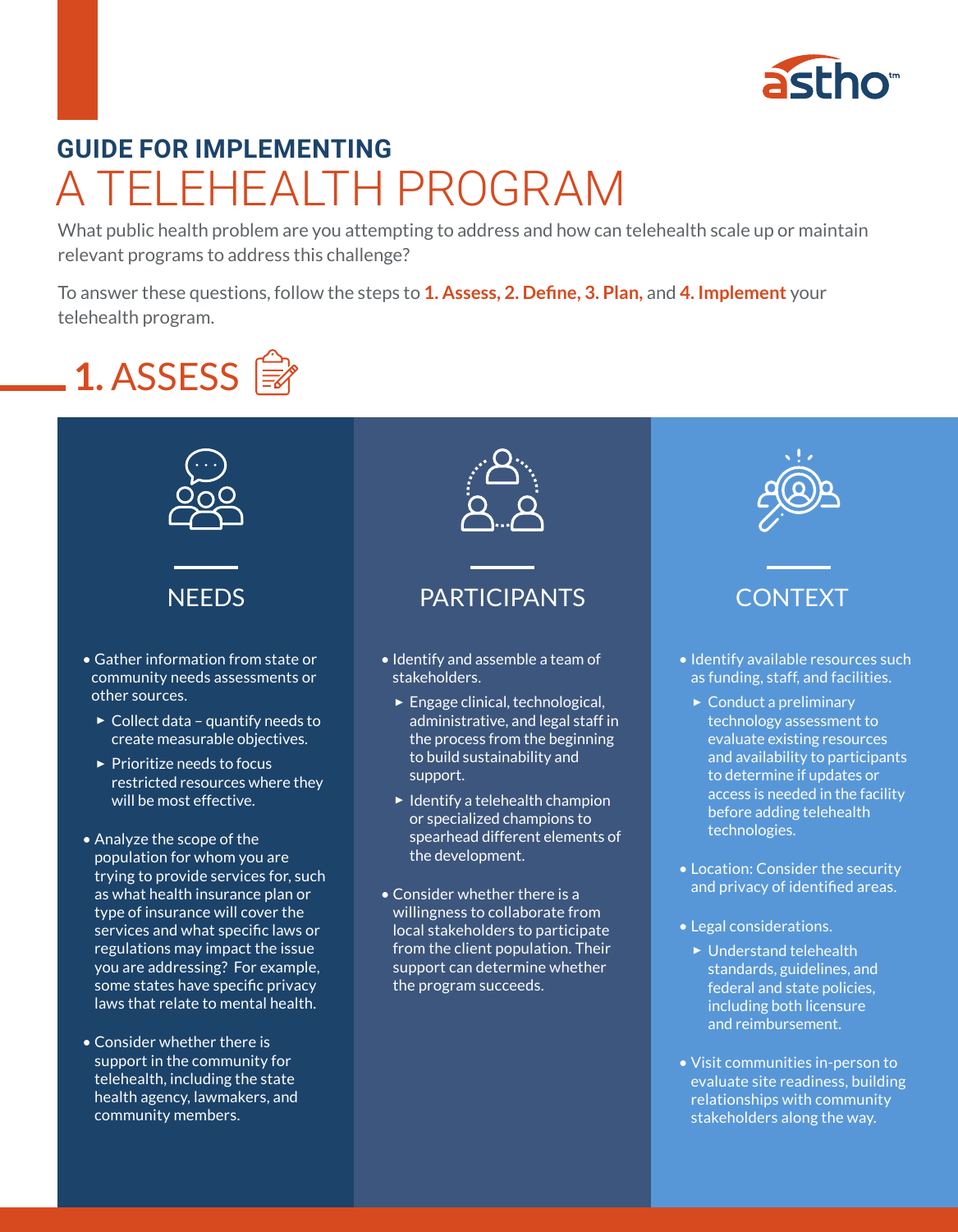# **2.** DEFINE



## DEVELOP A DELIVERY MODEL

**Research and analyze available telehealth**   $\odot$ **technologies and choose the type of technology most appropriate to meet the identified needs.** 

### **WHAT:**

Healthcare services that will be provided remotely.

#### **WHO:**

Which healthcare providers (primary care, specialty care, or other) will be involved and what type of participant would best fit this delivery model (keep in mind potential language barriers, physical limitations, or mental limitations such as memory loss).

#### **HOW:**

Mode of telehealth delivery (live video conferencing; store-and-forward; remote patient monitoring; mHealth).

#### **WHERE:**

Location where services will be provided (e.g., specific care facilities, clients' homes, schools.).



### DEVELOP A BUSINESS CASE

- **Look at current public telehealth**   $\bigcirc$ **programs as examples.**
- **Reach out to other state government**   $\mathcal{L}$ **agencies to combine resources.**
- **Partnerships can be the key to implementing a successful public health program – building shared ownership of community health can generate diverse resources to be utilized for improving the program, whether that be funding, advocacy efforts, community engagement, or other resources.**

### ELEMENTS IN A DELIVERY MODEL

- Potential impact on the community and stakeholders.
- Projected costs: potential equipment, facilities, staff, and other items needed.
	- ▶ **Short-and long-term funding sources:** View grants only as short-term seed funding (often used for infrastructure and initial costs) and search for additional ways to fund the ongoing program. **For example, look to reimbursement:** *Would Medicaid or private payers reimburse for the service?*
	- $\triangleright$  Seek opportunities to contract with local and state departments, health insurance plans, and additional partners to further sustainability of the program.
- Plan to incorporate health information technology such as electronic medical records.
- Identify alignment of delivery model with the state health agency priorities and programs.